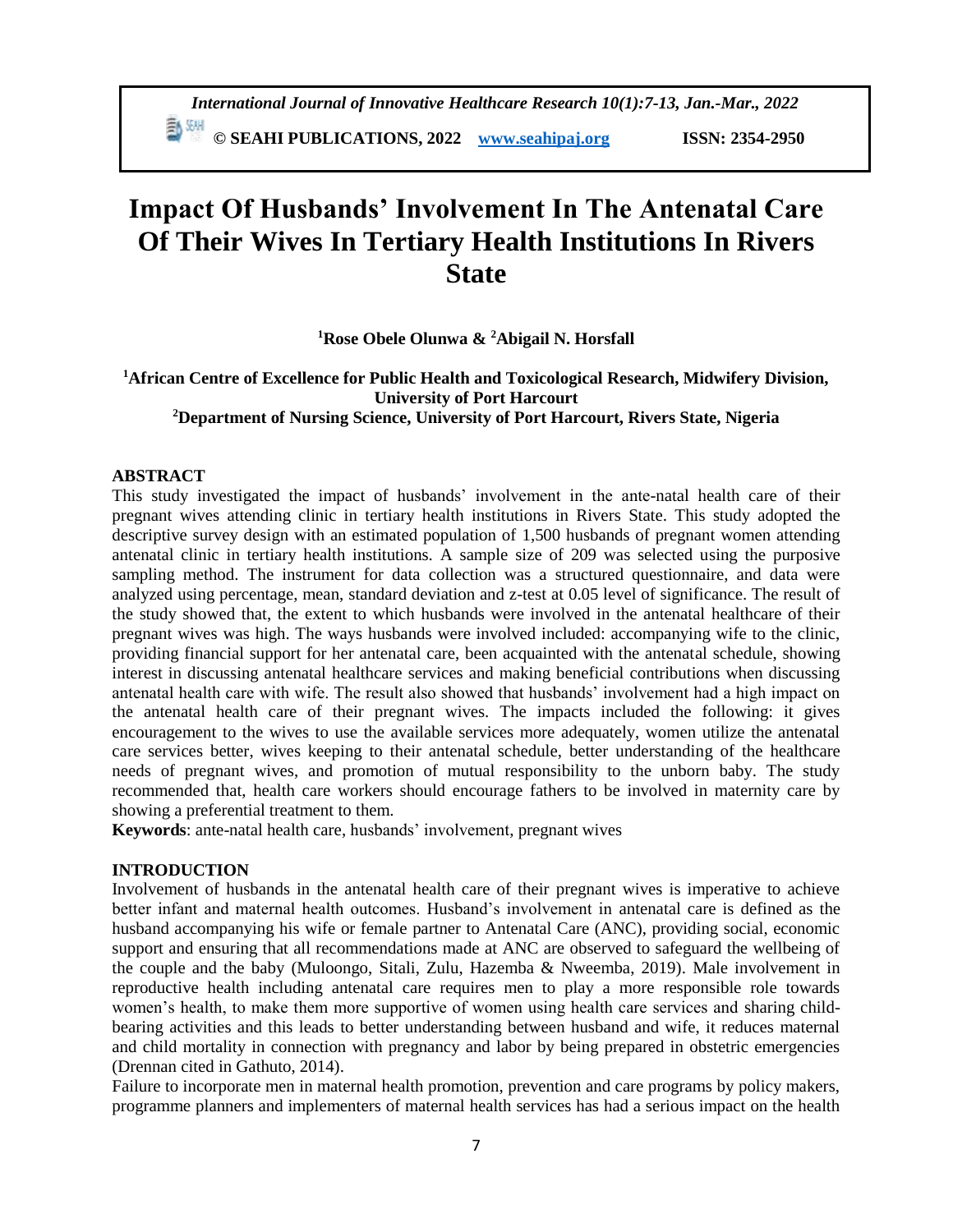of women (Greene, 2002). The World Health Organization (2015) statistics showed that, globally, husband's presence in antenatal care and during delivery remains a challenge to safe motherhood and that ninety-nine percent (99%) of all maternal deaths occurs in low and middle-income countries of which almost half of these occur in sub-Saharan Africa including Nigeria. In the same way, Tweheyo (2010) reported that, each year 210 million women become pregnant, 15% of these develop complications and over half a million die due to reasons related to pregnancy or birth. Thus, husband's involvement in the antenatal care of their wives is important to enable the wife cope adequately during the gestational period. In a patriarchal society like Nigeria where the husbands are the key decision makers including the choice of facility and health care services utilization for the woman, they should be fully involved in the antenatal care of their wives, instead of tagging it as 'women affair'. The foregoing could be concretized by the assertion of Aborigo, Reidpathm and Oduro (2018) that, the notion of joining one's wife at the antenatal clinic is unusual in many communities and the husband's presence is often considered unessential. Though literature has shown that, in recent time, sexual and reproductive healthcare has moved from the age-old tradition of being woman-centric to being couple-centric (Suandi, Williams & Bhattacharya, 2020). Yet, in our society, only women are seen attending to their antenatal care needs, certainly, some factors would be barriers to their involvement which this study aimed to find out.

Pregnancy itself is not an illness but, it is a known fact that pregnancy is accompanied by some emotional, and physical demands which in most cases challenges the health and wellbeing of the woman. These often are observed in form of tiredness, dizziness, discomfort, pains, loss of appetite and taste, loss of sense of smell, nausea, irritations and frequent fever among others. In such times, the husband who is directly involved as a partner, need to understand this and render support to his pregnant wife as often as needed including the antenatal care of the woman. However, this has not been the case for some men as shown from personal observation by the researcher. Observation has shown that often times, pregnant women are left alone to attend to their antenatal care without the involvement of their husbands who perhaps felt reproductive issue is a 'woman affair'.

Several factors could be implicated for the lack of involvement of husbands in the ante natal care of their wives; lack of awareness about the demands of pregnancy on the part of the husband could possibly result to the involvement of husbands. Identified barriers to male involvement in the ANC of their wives may include: health services factors (waiting time, attitude of the healthcare providers, facility type and space constraints at the ANC clinic, and dominance of the antenatal clinic by female forks); socio-cultural factors (marital status, cultural beliefs, age, educational exposure, etc) and economic factors such as financial constraints and job type. The role of husbands in ensuring a positive pregnancy outcome cannot be overemphasized. Husbands, particularly in African countries, play a pivotal role in decision-making within a home, and are often the breadwinners thus, their involvement in the antenatal care of their pregnant wives possibly help the woman survive all the discomforts and pains created by the pregnancy. Thus, researching on the barriers to husbands' involvement in the antenatal care of women will aid, give direction and focus to programmes and interventions aimed at promoting/improving the participation and support of husbands in the utilization of reproductive health service. Hence, this study was aimed at investigating the impact of husbands' involvement in the ante-natal health care of their pregnant wives attending clinic in tertiary health institutions in Rivers State.

#### **Objectives**

The objectives of this study includes to:

- 1. determine the extent to which husbands are involved in the antenatal healthcare of their pregnant wives
- 2. find out the impact of husband's involvement in the antenatal healthcare of their pregnant wives
- 3. determine the factors that can promote husbands' involvement in the antenatal care of their pregnant wives.

#### **Research Questions**

The following research questions will be answered in this study

1. What is the extent of husbands' involvement in the antenatal healthcare of their pregnant wives attending antenatal clinic in the tertiary institutions in Rivers State?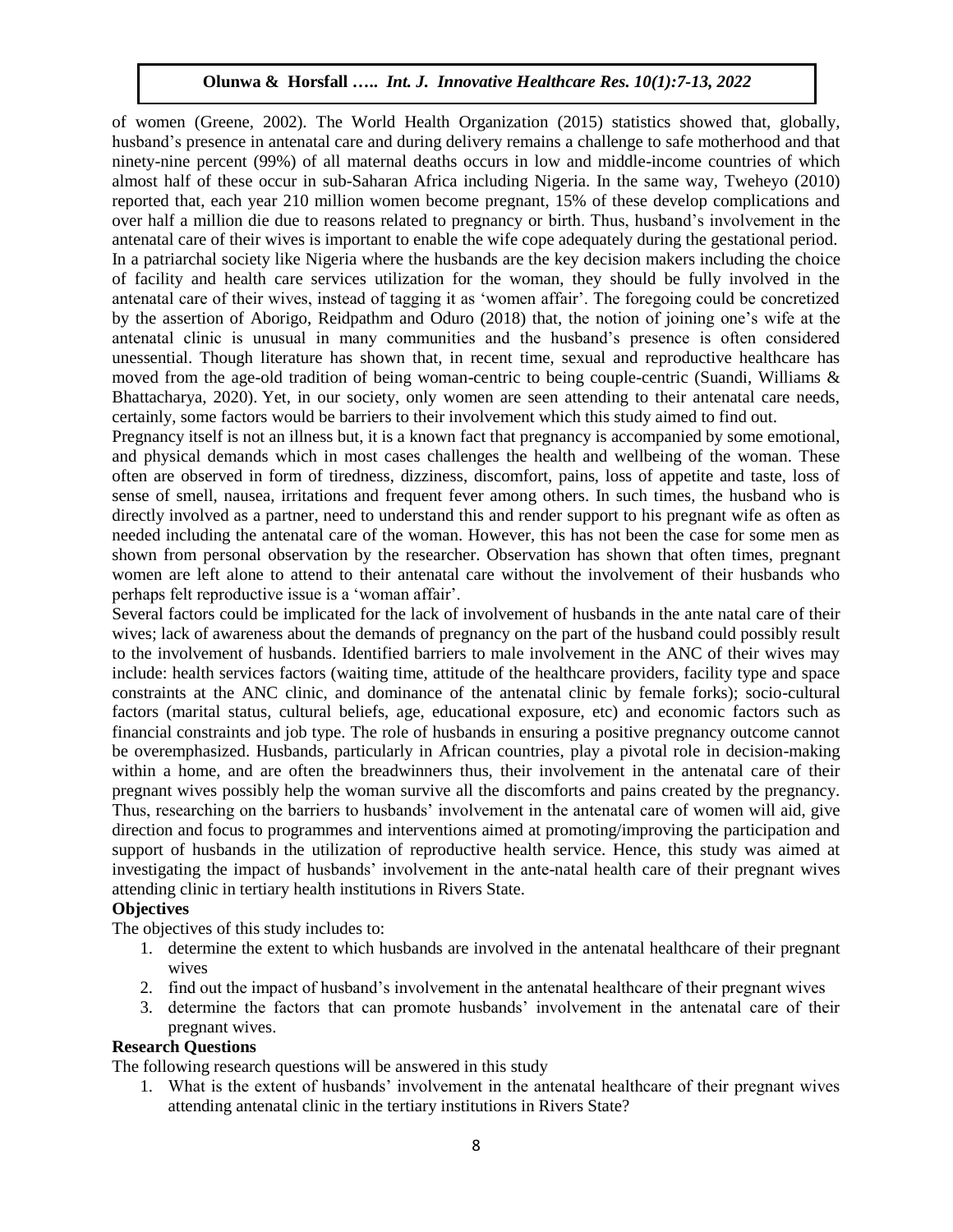- 2. What is the impact of husband's involvement in the antenatal healthcare of their pregnant wives?
- 3. What are the factors that can promote husbands' involvement in the antenatal care of their pregnant wives?

# **METHODOLOGY**

This study adopted the descriptive cross-sectional survey design with a population which consisted of consist of the husbands of all the pregnant women attending antenatal clinic in the tertiary Hospital in Rivers State as at the time of the study. The population was estimated to be 1,500 husbands of pregnant women attending antenatal clinic in the University of Port Harcourt Teaching Hospital and Rivers State University Teaching Hospital. A sample size of 209 was determined for this study using Cochrane's Formula for estimation of sample. The sampling method used in this study was the purposive sampling method, which was used to select the husbands of antenatal mothers who met the inclusion criterion and the purpose of the study. Data was collected using a structured questionnaire. Data collected were sorted to ensure its completeness and then enter into the latest version of the Statistical Product for Service Solution (SPSS) which was used for the statistical analysis of the data collected. Socio-demographic data and research questions were analyzed using percentage, frequency, mean and standard deviation. For the items on the four point Likert Scale, the criterion mean of 2.50 was used as the yardstick for interpretation of the results gotten as follows:  $1+2+3+4 = 10/2 = 2.5$ . The results of the study are shown below

#### **RESULTS**

| Table 1: extent of husbands' involvement in the antenatal healthcare of their pregnant wives |                                                                                                                         |             |                    |  |  |
|----------------------------------------------------------------------------------------------|-------------------------------------------------------------------------------------------------------------------------|-------------|--------------------|--|--|
| <b>SN</b>                                                                                    | <b>Items</b>                                                                                                            | <b>Mean</b> | <b>Stand. Dev.</b> |  |  |
|                                                                                              | Accompanies wife to the clinic for her antenatal health care services                                                   | 2.97        | .14                |  |  |
| 2                                                                                            | Provide financial support for wife's antenatal care                                                                     | 3.39        | .66                |  |  |
| 3                                                                                            | Acquainted with wife's antenatal clinic schedule                                                                        | 2.98        | .12                |  |  |
| $\overline{4}$                                                                               | Ensure all recommendations made at the ANC are observed by wife<br>by assisting her in any way she needs to be assisted | 2.84        | .53                |  |  |
| 5                                                                                            | Shows interest in discussing antenatal health care services with wife                                                   | 2.86        | .42                |  |  |
| 6                                                                                            | Makes beneficial contributions when discussing antenatal health care<br>with wife                                       | 2.73        | .67                |  |  |
|                                                                                              | <b>Grand mean/Std deviation</b>                                                                                         | 2.96        | 0.42               |  |  |

Criterion mean = 2.50

The result of the study in table 1 showed that the extent to which husbands were involved in the antenatal healthcare of their pregnant wives was high as the grand mean of 2.96 $\pm$ 0.42 was greater than the criterion mean of 2.50. The ways husbands were involved included: accompanying wife to the clinic, providing financial support for her antenatal care, been acquainted with the antenatal schedule, showing interest in discussing antenatal healthcare services and making beneficial contributions when discussing antenatal health care with wife.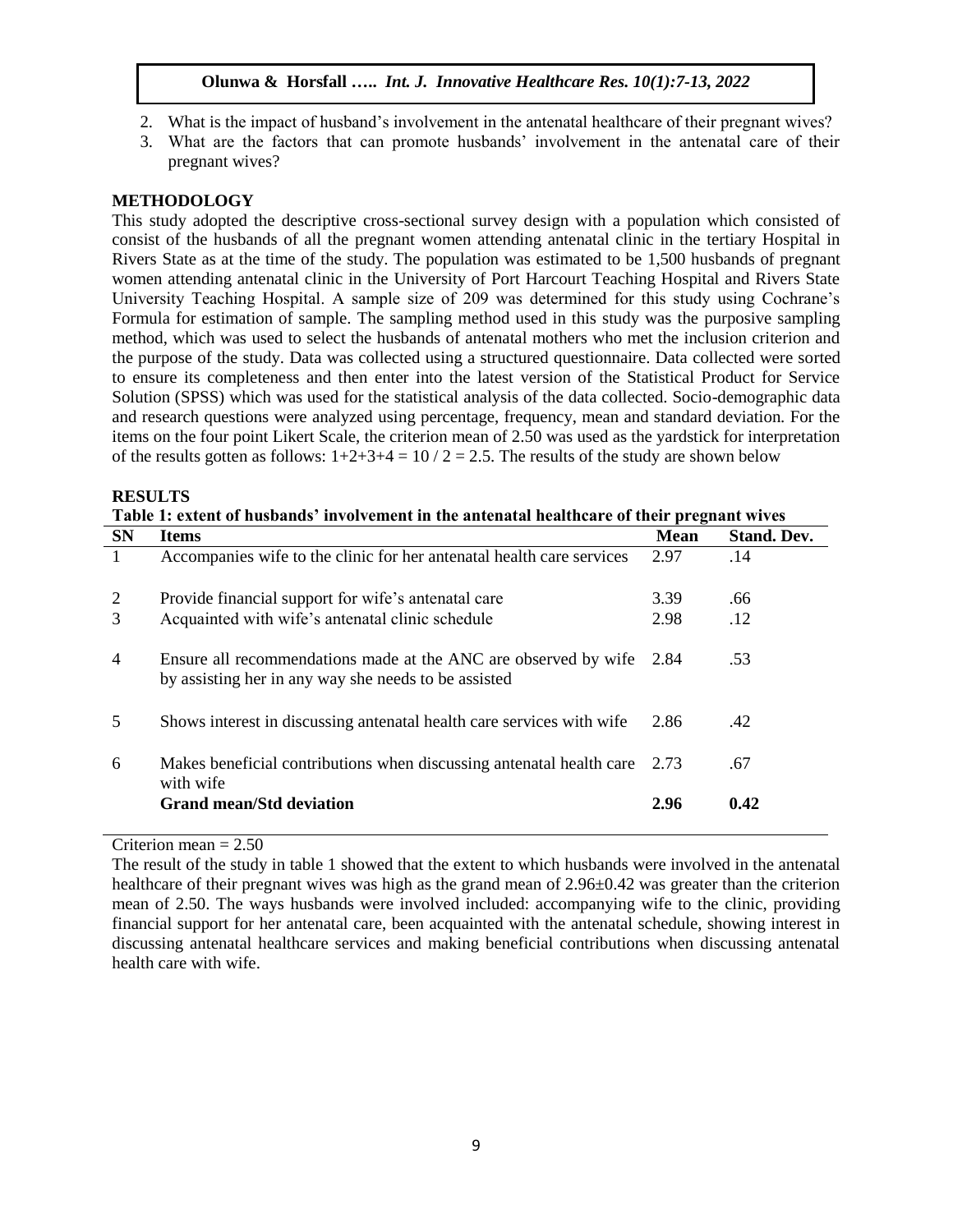| Table 2: Impact of husband's involvement in the antenatal healthcare of their pregnant wives |                                                                                                                                                |             |                    |  |  |
|----------------------------------------------------------------------------------------------|------------------------------------------------------------------------------------------------------------------------------------------------|-------------|--------------------|--|--|
| <b>SN</b>                                                                                    | <b>Items</b>                                                                                                                                   | <b>Mean</b> | <b>Stand. Dev.</b> |  |  |
|                                                                                              | When husbands are involved in the antenatal care, it gives 2.61<br>encouragement to the wives to use the available services more<br>adequately |             | .54                |  |  |
| 2                                                                                            | Women whose husbands are supportive will utilize the antenatal 3.65<br>care services better                                                    |             | .77                |  |  |
| 3                                                                                            | Husbands who are involved in the ANC services of their wives 3.65<br>always ensure that their wives keep to their schedule                     |             | .77                |  |  |
| 4                                                                                            | Participation of husbands in antenatal care leads to better<br>understanding of the healthcare needs of their pregnant wives                   | 3.71        | .62                |  |  |
| 5                                                                                            | Husband's participation in his wife's antenatal promotes mutual<br>responsibility to the unborn baby                                           | 3.80        | .39                |  |  |
|                                                                                              | <b>Grand mean</b>                                                                                                                              | 3.48        | 0.62               |  |  |

#### **Criterion mean = 2.50**

The result of the study in table 2 showed that impact of husbands' involvement in the antenatal health care of their pregnant wives. The result showed that husbands' involvement had a high impact on the antenatal health care of their pregnant wives as the grand mean of 3.48±0.62 was greater than the criterion mean of 2.50. The impacts included the following: it gives encouragement to the wives to use the available services more adequately, women utilize the antenatal care services better, wives keeping to their antenatal schedule, better understanding of the healthcare needs of pregnant wives, and promotion of mutual responsibility to the unborn baby.

#### **Table 3: Factors that can promote husband's involvement in the antenatal care of their pregnant wives**

| <b>SN</b>      | <b>Items</b>                                                                                                                                                                       | <b>Mean</b> | <b>Stand. Dev.</b> |
|----------------|------------------------------------------------------------------------------------------------------------------------------------------------------------------------------------|-------------|--------------------|
| $\overline{1}$ | Providing special sections for husbands in the ANC care clinic will<br>promote husbands' involvement                                                                               | 2.80        | .39                |
| 2              | Providing men with adequate information about antenatal care<br>through different media                                                                                            | 3.00        | .00.               |
| 3              | Giving special or dignified treatment to husbands who accompany<br>their wives to the ANC clinic                                                                                   | 2.75        | .53                |
| $\overline{4}$ | Husbands will be fully involved in the ANC of their wives if the<br>ANC clinics are male-friendly                                                                                  | 2.13        | .46                |
| 5              | Making it compulsory for pregnant women to be registered<br>alongside with their husbands will enhance husbands' involvement 2.92<br>in the antenatal care of their pregnant wives |             | 1.04               |
|                | <b>Grand mean</b>                                                                                                                                                                  | 2.72        | 0.48               |

# **Criterion mean = 2.50**

The result of the study in table 3 showed that certain factors could promote husbands' involvement in the antenatal health care of their pregnant wives as the grand mean of 2.72±0.48 was greater than the criterion mean of 2.50. The factors included: providing special sections for husbands in the ANC care clinic, providing men with adequate information about antenatal care through different media, giving special or dignified treatment to husbands who accompany their wives to the ANC clinic, and making ANC to be male-friendly.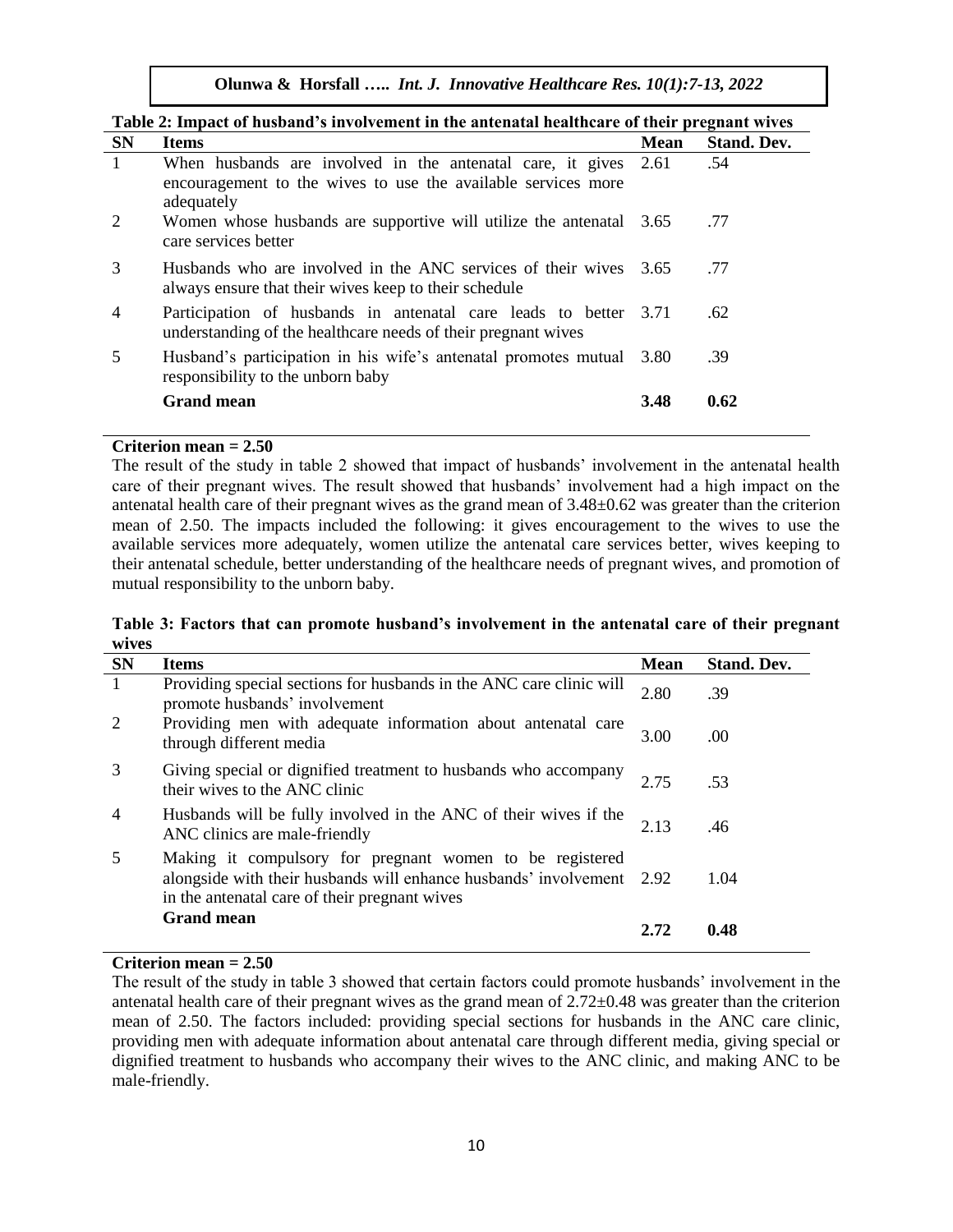#### **DISCUSSION OF FINDINGS**

The result of the study in table 1 showed that the extent to which husbands were involved in the antenatal healthcare of their pregnant wives was high as the grand mean of 2.96 $\pm$ 0.42 was greater than the criterion mean of 2.50. The ways husbands were involved included: accompanying wife to the clinic, providing financial support for her antenatal care, been acquainted with the antenatal schedule, showing interest in discussing antenatal healthcare services and making beneficial contributions when discussing antenatal health care with wife. The finding of this study is similar to that of Falade-Fatila and Adebayo (2020) whose study in Ibadan also showed a high extent of husbands' involvement in the antenatal care of their pregnant wives. The finding of this study is also in agreement with that of Annoon (2020) which showed that majority of the husbands were highly involved in the antenatal care of their wives. The finding of this study is also in line with that of Kumbeni et al. (2019) whose study carried out in Ghana which also showed a high extent of the husbands' involvement in the antenatal care of their wives. The finding of this study also corroborates other studies which showed high extent of husbands' involvement in the antenatal care of their pregnant wives (Sharma et al., 2018; Ongolly & Bukach, 2019; Kabanga et al., 2019; Gibore et al., 2019). The similarity found between the previous studies and the present one might be due to the homogeneity of the study populations.

The result of the study in table 2 showed that husbands' involvement had a high impact on the antenatal health care of their pregnant wives as the grand mean of  $3.48\pm0.62$  was greater than the criterion mean of 2.50. The impacts included the following: it gives encouragement to the wives to use the available services more adequately, women utilize the antenatal care services better, wives keeping to their antenatal schedule, better understanding of the healthcare needs of pregnant wives, and promotion of mutual responsibility to the unborn baby. The finding of this study is in line with that of Wai et al. (2015) showed that pregnant women whose husbands were involved in their antenatal care were more likely to have attended antenatal care clinics more than those whose husbands were not involved. However, the findings of this study differs from that of Mullany et al. (2007) whose study on the impact of husbands' involvement in antenatal services carried out in Nepal showed that there was no significant impact of husbands' involvement on the antenatal care of their pregnant wives. The findings of this study is also at variance with that of Forbes et al. (2018) which showed that there was no significant impact of husbands' involvement in the antenatal care of their wives. The difference in the study locations might be implicated for the variations found between the studies.

The result of the study in table 3 showed that certain factors could promote husbands' involvement in the antenatal health care of their pregnant wives as the grand mean of 2.72±0.48 was greater than the criterion mean of 2.50. The factors included: providing special sections for husbands in the ANC care clinic, providing men with adequate information about antenatal care through different media, giving special or dignified treatment to husbands who accompany their wives to the ANC clinic, and making ANC to be male-friendly. The finding of this study corroborates that of Sharma et al. (2018) which showed that one of the factors that could promote husbands' involvement in the antenatal care of their wives is awareness. The finding of this study is in consonance with that of Ongeso and Okoth (2018) which showed that, majority of the respondents stated that the members of staff at ANC clinic are friendly and approachable and this can promote men's involvement in the antenatal care of their pregnant wives.

#### **CONCLUSION**

Based on the findings of the study, it was concluded that, involving fathers in the antenatal care of their pregnant wives is very crucial to ensuring better maternal health outcomes as it gives encouragement to the wives to use the available services more adequately, women utilize the antenatal care services better, wives keeping to their antenatal schedule, better understanding of the healthcare needs of pregnant wives, and promotion of mutual responsibility to the unborn baby.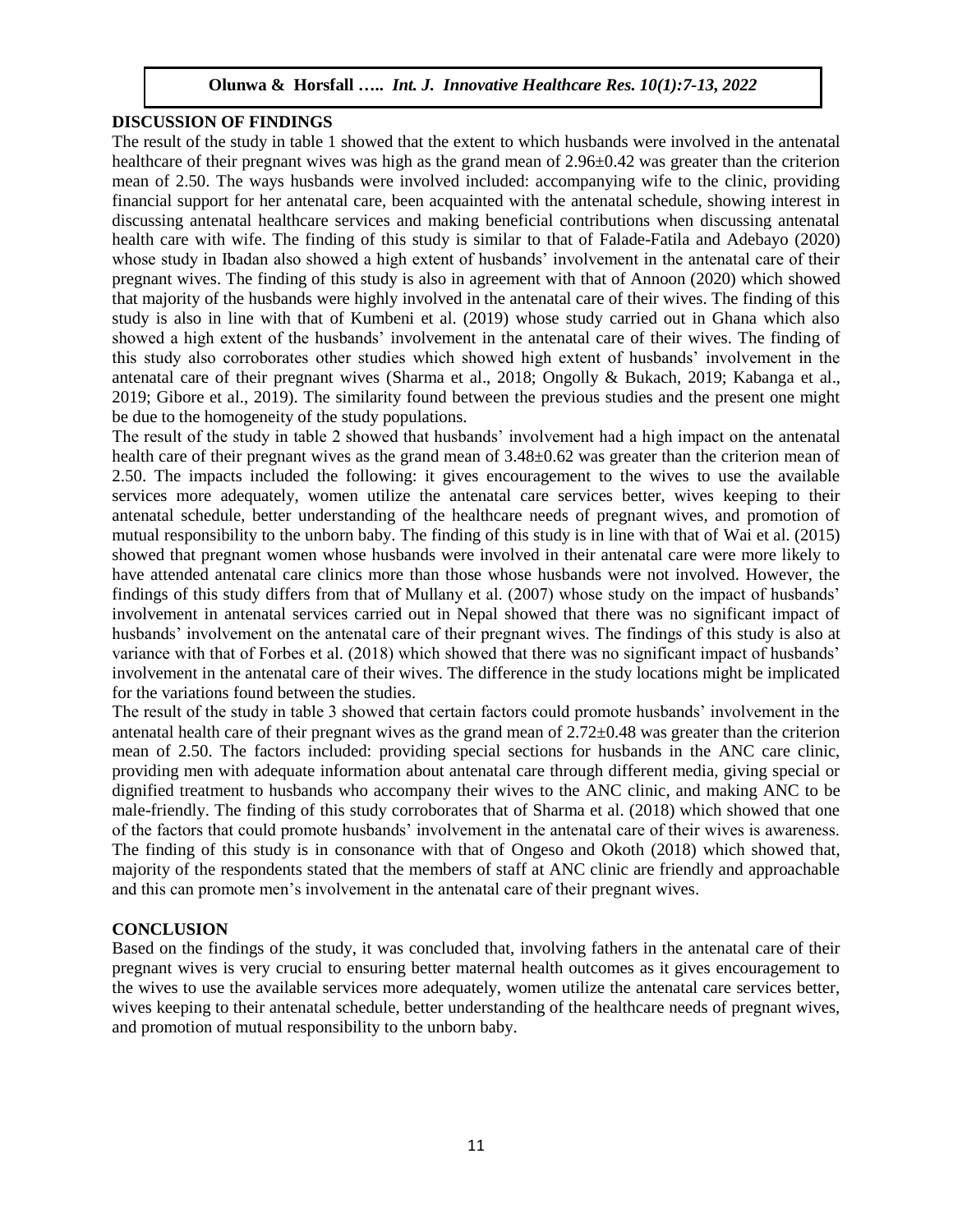## **RECOMMENDATIONS**

The following recommendations were put forward based on the findings of the study:

- 1. Women should play their role of ensuring the involvement of their husbands in their antenatal care by constantly reminding the husbands of their role in maternity care, this could motivate them to be involved.
- 2. The health care workers should make antenatal care male-friendly to encourage husbands' involvement in the antenatal care of their pregnant wives.
- 3. The government or other employers of labour should permit husbands who may take excuse to accompany their pregnant wives to the antenatal clinics.

## **REFERENCES**

- Aborigo, R.A., Reidpath, D.D., & Oduro, A.R. (2018). Male involvement in maternal health: perspectives from opinion leaders. *BioMedical Central for Pregnancy Childbirth,* 18, 3-8.
- Annoon, Y., Hormenu, T., Ahinkorah, B.O., Seidu, A., Ameyaw, E.K., & Sambah, F. (2020). Perception of pregnant women on barriers to male involvement in antenatal care in Sekondi, Ghana. *Heliyon, 6(7), [https://doi.org/10.1016/j.heliyon.2020.e04434.](https://doi.org/10.1016/j.heliyon.2020.e04434)*
- Falade-Fatila, O., & Adebayo, A.M. (2020). Male partners' involvement in pregnancy related care among married men in Ibadan, Nigeria. *Reproductive Health*, 17, 14. <https://doi.org/10.1186/s12978-020-0850-2>
- Forbes, F., Wynter, K., & Wade, C. (2018). Male partner attendance at antenatal care and adherence to antenatal care guidelines: secondary analysis of 2011 Ethiopian demographic and health survey data. *BioMedical Central Pregnancy Childbirth,* 18, 145-149.
- Gathuto, M.N. (2014). *Factors influencing male participation in antenatal care in Kenya: a case of Kenyatta National Hospital, Nairobi, Kenya*. A research report submitted to the university of Nairobi**.**
- Gibore, N.S., Bali, T.A.L., & Kibusi, S.M. (2019). Factors influencing men's involvement in antenatal care services: a cross-sectional study in a low resource setting, Central Tanzania. *Reproductive Health* 16, 52.<https://doi.org/10.1186/s12978-019-0721-x>
- Greene, M. E. (2000). Changing women and avoiding men. Stereo-types and reproductive health programs. *Ids Bulletin*, 31(2), 49-59.
- Kabanga, E., Chibwae, A., Basinda, N., & Morona, D. (2019). Prevalence of male partners' involvement in antenatal care visits – in Kyela district, Mbeya. *BioMedical Central Pregnancy Childbirth*, [https://doi.org/10.1186/s12884-019-2475-4.](https://doi.org/10.1186/s12884-019-2475-4)
- Kumbeni, M. T., Ziba, F. A., Alem, J. N., & Nborah, S. A. (2019). Factors Influencing Male Involvement in Antenatal Care in the Kassena Nankana Municipal in the Upper East Region, Ghana. *European Scientific Journal, 15*(21), 1. <https://doi.org/10.19044/esj.2019.v15n21p1>
- Mullany, B.C., Becker, S., & Hindin, M.J. (2007). The impact of including husbands in antenatal health education services on maternal health practices in urban Nepal: results from a randomized controlled trial. *Health Education and Research,* 22(2), 166–176.
- Muloongo, H., Sitali, D., Zulu, J.M., Hazemba, A.N. & Nweemba, O. (2019). Men's perspectives on male participation in antenatal care with their pregnant wives: a case of a military hospital in Lusaka, Zambia. *BioMedical Central on Health Services Research*, [https://doi.org/10.1186/s12913-019-](https://doi.org/10.1186/s12913-019-4294-8) [4294-8](https://doi.org/10.1186/s12913-019-4294-8)
- Ongeso, A., & Okoth, B. (2018). Factors influencing male involvement in antenatal care among clients attending antenatal clinic: a case of Kenyatta National Hospital, Kenya. *International Journal of Advanced Research*, http://doi.org/10.21474/IJAR01/7009.
- Ongolly, F.K. & Bukach, S.A. (2019). Barriers to men's involvement in antenatal and postnatal care in Butula, western Kenya. *African Journal of Primary Health Care and Family Medicine,* 11(1), http://doi.org[/10.4102/phcfm.v11i1.1911.](https://dx.doi.org/10.4102%2Fphcfm.v11i1.1911)
- Sharma, S., Bhuvan, K.C., & Khatri, A. (2018). Factors influencing male participation in reproductive health: a qualitative study. *Journal of Multidisciplinary Healthcare,* 11, 601-608.